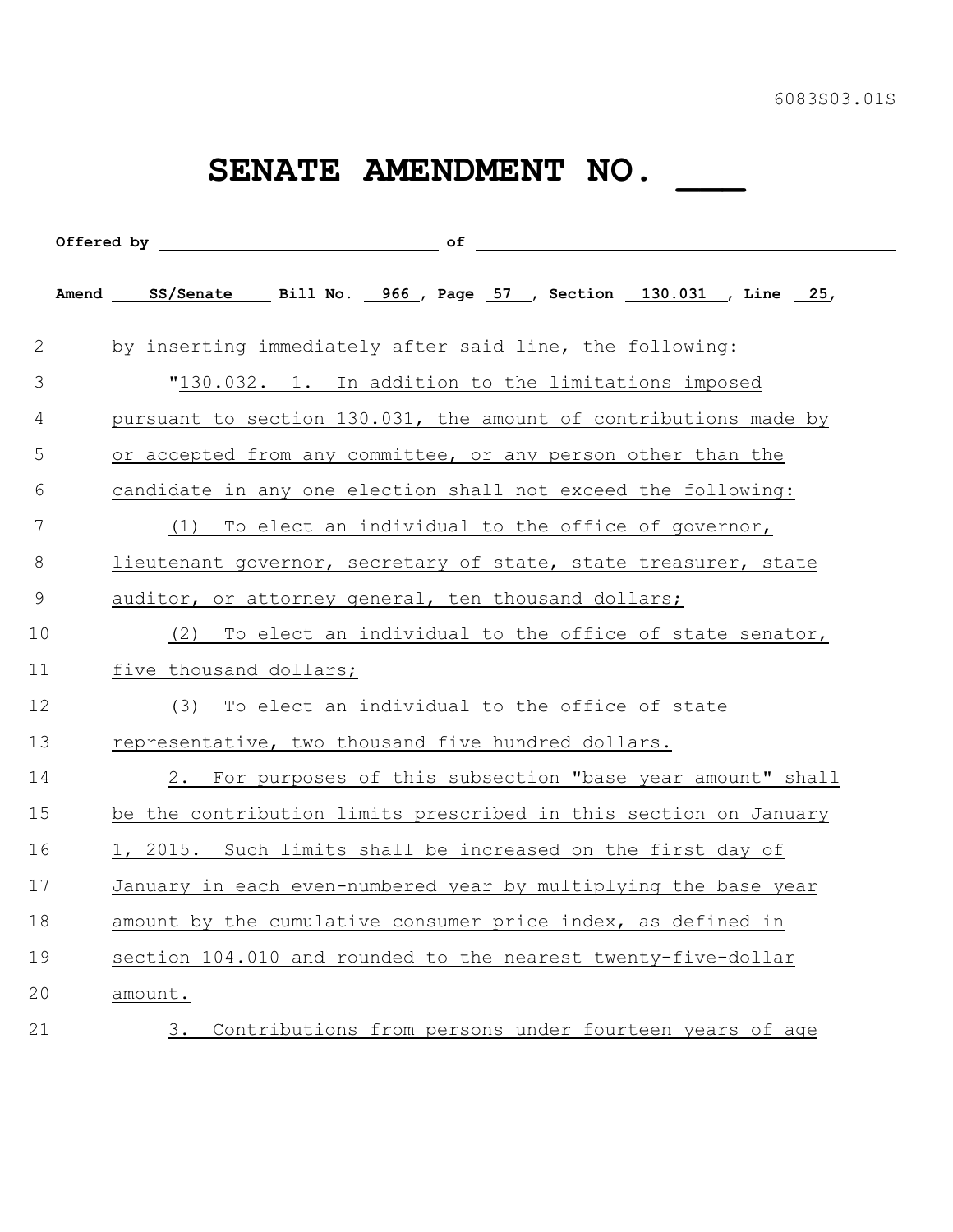shall be considered made by the parents or guardians of such person and shall be attributed toward any contribution limits prescribed in this chapter. Where the contributor under fourteen years of age has two custodial parents or guardians, fifty percent of the contribution shall be attributed to each parent or guardian, and where such contributor has one custodial parent or guardian, all such contributions shall be attributed to the custodial parent or guardian.

 4. Contributions received and expenditures made prior to August 28, 2014, shall be reported as a separate account and pursuant to the laws in effect at the time such contributions are 12 received or expenditures made. Contributions received and 13 expenditures made after August 28, 2014, shall be reported as a separate account from the aforementioned account and pursuant to the provisions of this chapter. The account reported pursuant to the prior law shall be retained as a separate account and any remaining funds in such account may be used pursuant to this chapter and section 130.034.

 5. Any committee which accepts or gives contributions other than those allowed shall be subject to a surcharge of one thousand dollars plus an amount equal to the contribution per nonallowable contribution, to be paid to the ethics commission and which shall be transferred to the director of revenue, upon notification of such nonallowable contribution by the ethics commission, and after the candidate has had ten business days after receipt of notice to return the contribution to the contributor. The candidate and the candidate committee treasurer or deputy treasurer owing a surcharge shall be personally liable for the payment of the surcharge or may pay such surcharge only